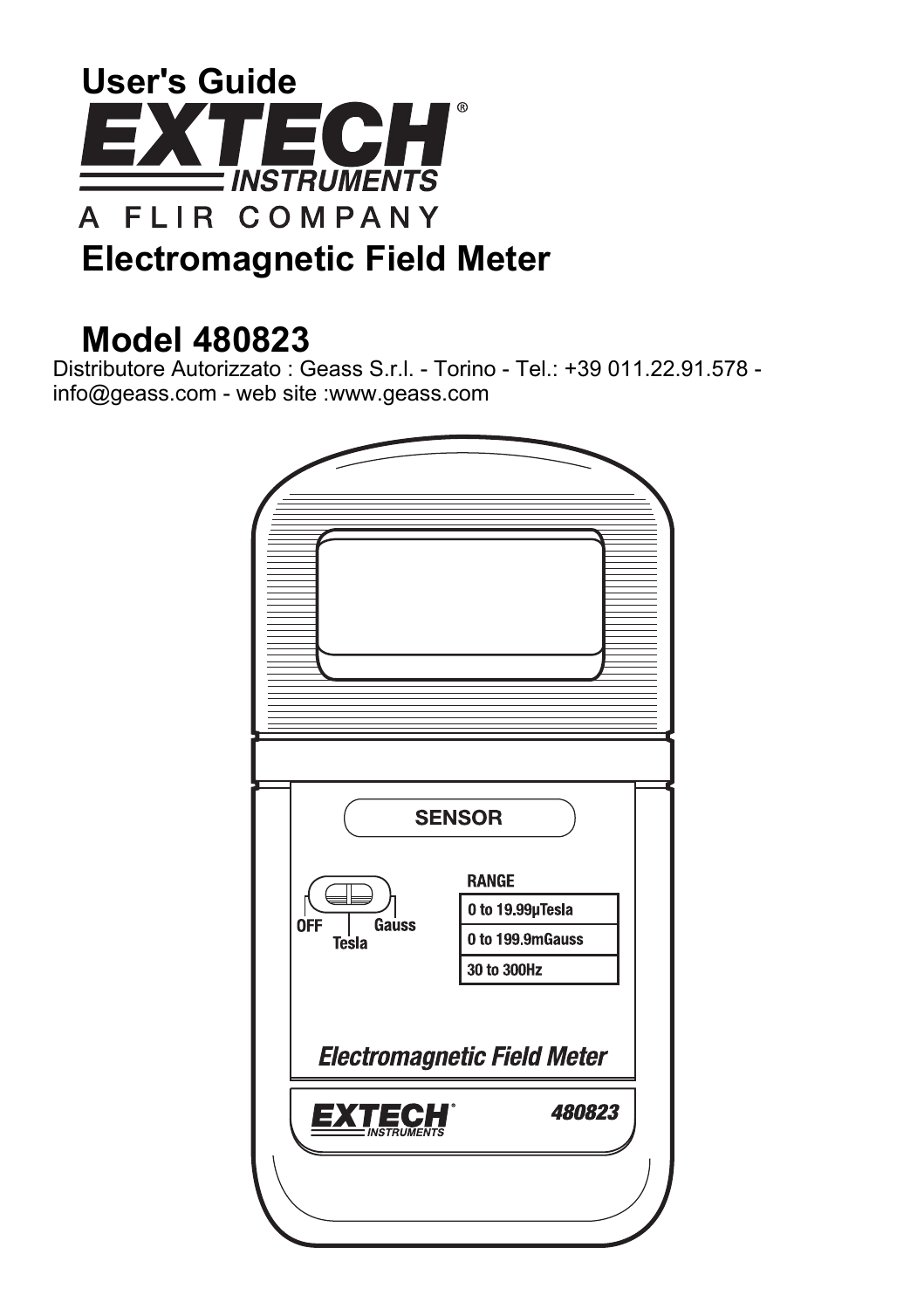## *Introduction*

Congratulations on your purchase of Extech's Electromagnetic Field Meter, model 480823. This battery powered meter measures and displays EMF in Gauss and Tesla units with a frequency bandwidth of 30 to 300Hz. This professional meter, with proper care, will provide years of safe reliable service.

#### *Meter Description*

- 1. LCD display
- 2. EMF Sensor
- 3. Power/Units switch

Note that the tilt stand and battery compartment are located on the rear of the meter



## *Meter Operation*

- 1. Place the "OFF/Tesla/Gauss" Switch to the Gauss or Tesla position.
- 2. Move the meter's sensor slowly toward the device under test and read the LCD indication. If the LCD display is completely blank or if "LO BAT" appears on the left corner of the LCD, check the 9V battery (replace if necessary).
- 3. Notice that the field intensity reading increases as you move closer to a field.
- 4. Position the meter at different angles to the device under test and observe how this positioning affects the EMF readings.
- 5. Record the highest reading obtained from the various reading positions.
- 6. If the device under test is off, the EMF tester reading should go to zero unless another source of radiation is present.
- 7. If the meter's display indicates a "1" on the left side of the LCD, an overload condition exists. This indicates that the measured radiation is higher than the capability of the meter.